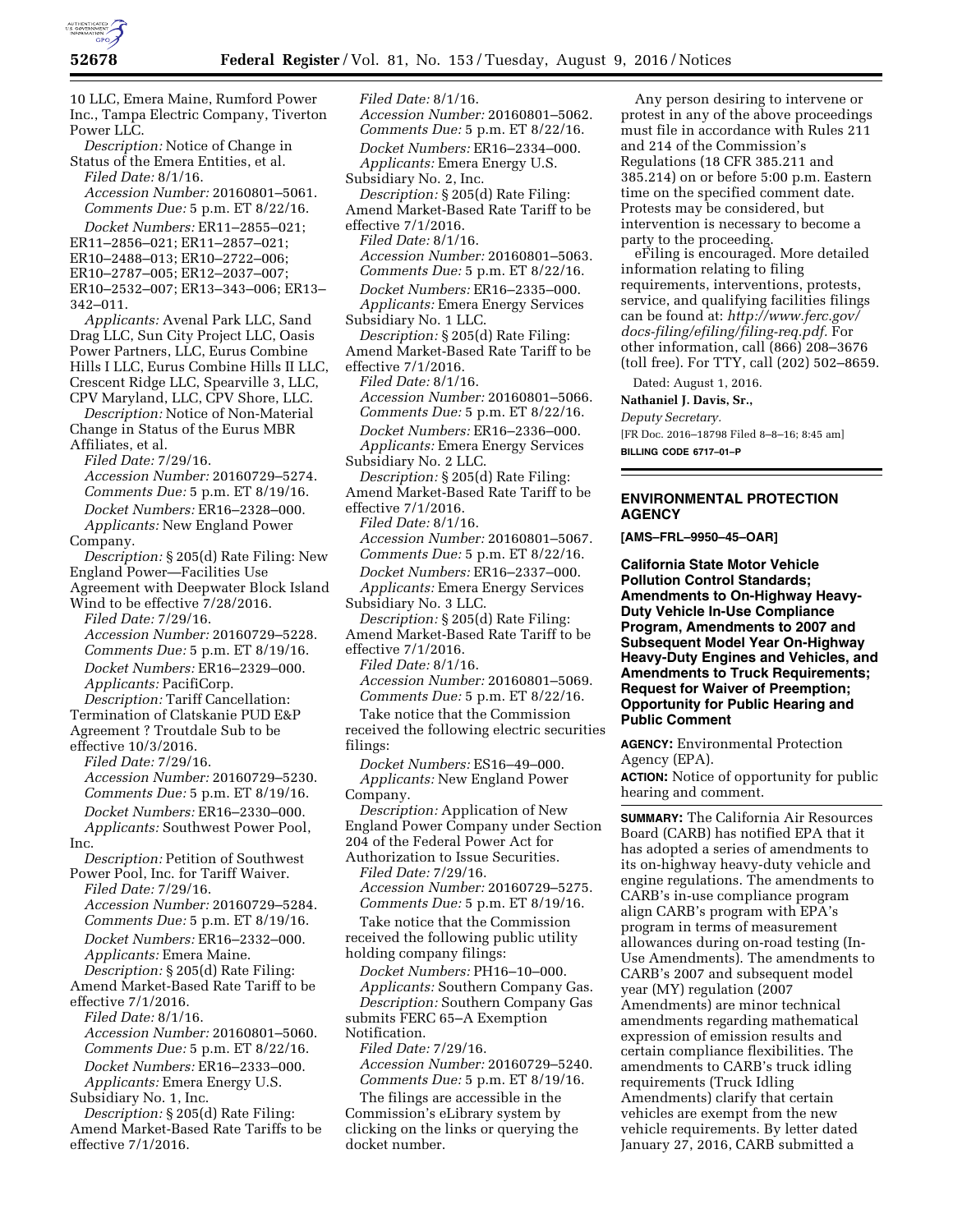request that EPA grant a full waiver of preemption under section 209(b) of the Clean Air Act (CAA), 42 U.S.C. 7543(b) for the In-Use Amendments. CARB separately seeks EPA's confirmation that the 2007 Amendments and the Truck Idling Amendments are within the scope of prior EPA waiver decisions. This notice announces that EPA has scheduled a public hearing concerning California's request and that EPA is accepting written comment on the request.

**DATES:** EPA has tentatively scheduled a public hearing concerning CARB's request on September 28, 2016, at 10 a.m. EPA will hold a hearing only if any party notifies EPA by September 21, 2016 to express interest in presenting the Agency with oral testimony. Parties wishing to present oral testimony at the public hearing should provide written notice to David Dickinson at the email address noted below. If EPA receives a request for a public hearing, that hearing will be held at the William Jefferson Clinton Building (North), Room 5528 at 1200 Pennsylvania Ave. NW., Washington, DC 20460. If EPA does not receive a request for a public hearing, then EPA will not hold a hearing, and instead will consider CARB's request based on written submissions to the docket. Any party may submit written comments until November 1, 2016.

Any person who wishes to know whether a hearing will be held may call David Dickinson at (202) 343–9256 on or after September 21, 2016. **ADDRESSES:** EPA will make available for in person inspection, at the Air and Radiation Docket and Information Center, written comments received from interested parties, in addition to any testimony given at the public hearing. The official public docket is the collection of materials that is available for public viewing at the Air and Radiation Docket in the EPA Docket Center, (EPA/DC) EPA West, Room B102, 1301 Constitution Ave. NW., Washington, DC. The EPA Docket Center Public Reading Room is open from 8:30 to 4:30 p.m., Monday through Friday, excluding legal holidays. The telephone number for the Public Reading Room is (202) 566–1744, and the telephone number for the Air and Radiation Docket is (202) 566–1743. The reference number for this docket is EPA–HQ–OAR–2016–0017.

EPA will make available an electronic copy of this Notice on the Office of Transportation and Air Quality's (OTAQ's) homepage (*[http://](http://www.epa.gov/otaq/) [www.epa.gov/otaq/](http://www.epa.gov/otaq/)*). Users can find this document by accessing the OTAQ homepage and looking at the path

entitled ''Regulations.'' This service is free of charge, except any cost you already incur for Internet connectivity. Users can also get the official **Federal Register** version of the Notice on the day of publication on the primary Web site: (*[http://www.epa.gov/docs/fedrgstr/](http://www.epa.gov/docs/fedrgstr/EPA-AIR/) [EPA-AIR/](http://www.epa.gov/docs/fedrgstr/EPA-AIR/)*).

Please note that due to differences between the software used to develop the documents and the software into which the documents may be downloaded, changes in format, page length, etc., may occur.

#### **FOR FURTHER INFORMATION CONTACT:**

David Dickinson (6405J), U.S. Environmental Protection Agency, 1200 Pennsylvania Ave. NW., Washington, DC 20460. Telephone: (202) 343–9256, Fax: (202) 343–2804, email address: *[Dickinson.David@EPA.GOV.](mailto:Dickinson.David@EPA.GOV)* 

### **For Obtaining and Submitting Electronic Copies of Comments**

Submit your comments, identified by Docket ID No. EPA–HQ–OAR–2016– 0017, by one of the following methods:

• *[http://www.regulations.gov:](http://www.regulations.gov)* Follow the on-line instructions for submitting comments.

- *Email: [dickinson.david@epa.gov](mailto:dickinson.david@epa.gov)*
- *Fax:* (202) 343–2804.

• *Mail:* U.S. Environmental Protection Agency, EPA West (Air Docket), 1200 Pennsylvania Ave. NW., Room B108, Mail Code 6102T, Washington, DC 20460, Attention Docket ID No. EPA–HQ–OAR–2016– 0017. Please include a total of two copies.

• *Hand Delivery:* EPA Docket Center, EPA/DC, EPA West, Room B102, 1301 Constitution Ave. NW., Washington, DC. Such deliveries are only accepted during the Docket's normal hours of operation, and special arrangements should be made for deliveries of boxed information. Instructions: Direct your comments to Docket ID No EPA–HQ– OAR–2016–0017.

EPA's policy is that all comments received will be included in the public docket without change and may be made available online at *[http://](http://www.regulations.gov) [www.regulations.gov,](http://www.regulations.gov)* including any personal information provided, unless the comment includes information claimed to be Confidential Business Information (CBI) or other information whose disclosure is restricted by statute. Do not submit information that you consider to be CBI or otherwise protected through *[http://](http://www.regulations.gov) [www.regulations.gov](http://www.regulations.gov)* or email.

The *<http://www.regulations.gov>*Web site is an ''anonymous access'' system, which means EPA will not know your identity or contact information unless you provide it in the body of your

comment. If you send an email comment directly to EPA without going through *<http://www.regulations.gov>*  your email address will be automatically captured and included as part of the comment that is placed in the public docket and made available on the Internet. If you submit an electronic comment, EPA recommends that you include your name and other contact information in the body of your comment and with any disk or CD–ROM you submit. If EPA cannot read your comment due to technical difficulties and cannot contact you for clarification, EPA may not be able to consider your comment. Electronic files should avoid the use of special characters, any form of encryption, and be free of any defects or viruses. Docket: All documents in the docket are listed in the *[http://](http://www.regulations.gov) [www.regulations.gov](http://www.regulations.gov)* index. Although listed in the index, some information is not publicly available, *e.g.,* CBI or other information whose disclosure is restricted by statute. Certain other material, such as copyrighted material, will be publicly available only in hard copy.

### **SUPPLEMENTARY INFORMATION:**

## **(A) CARB's Waiver Request and Within-the-Scope Request**

CARB's January 27, 2016, letter to the Administrator presents EPA with CARB's series of amendments related to the control of emissions from California on-road medium- and heavy-duty engines and vehicles. The In-Use Amendments include amendments adopted by CARB in 2011 that allow a measurement allowance of 0.006 grams per brake horsepower-hour (g/bhp-hr) when using portable emission measurement systems (PEMS) for onroad in-use testing of heavy-duty vehicles. The 2007 Amendments are minor technical amendments regarding mathematical expression of emission results and certain compliance flexibilities. These amendments specify the NOx emission standards to the correct number of significant digits (*e.g.*  0.2 g/bhp-hr is now expressed as 0.20 g/ bhp-hr for NOx). The 2007 Amendments also make corrections to the formaldehyde standards for mediumduty diesel vehicles, harmonize labeling requirements with EPA's requirements, maintain consistency with deterioration factors between CARB and EPA, and provide manufacturers with certain compliance flexibilities for the 2007 through 2009 model years. The Truck Idling Amendments clarify that new